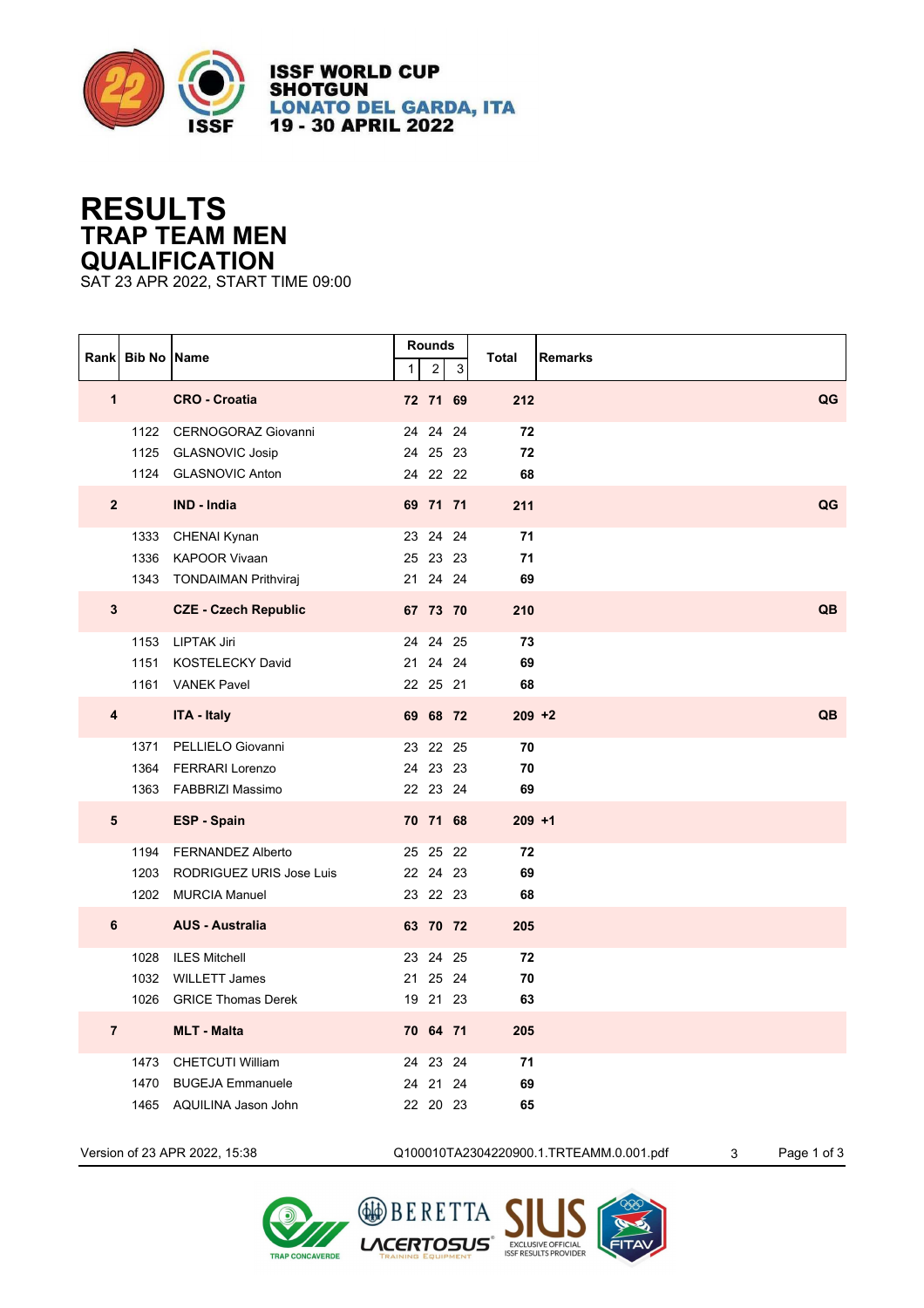|    | Rank Bib No Name     |                                                                                      | 1                                | <b>Rounds</b><br>$\overline{2}$ | 3 | <b>Total</b>   | <b>Remarks</b>                                              |
|----|----------------------|--------------------------------------------------------------------------------------|----------------------------------|---------------------------------|---|----------------|-------------------------------------------------------------|
| 8  |                      | <b>SVK - Slovakia</b>                                                                | 71 65 69                         |                                 |   | 205            |                                                             |
|    | 1593<br>1604         | <b>DROBNY Adrian</b><br><b>VARGA Erik</b><br>1602 SLAMKA Michal                      | 24 24 24<br>25 24 23<br>22 17 22 |                                 |   | 72<br>72<br>61 |                                                             |
| 9  |                      | <b>GER</b> - Germany                                                                 | 73 65 67                         |                                 |   | 205            |                                                             |
|    | 1291<br>1294<br>1289 | <b>LOEW Andreas</b><br>PIGORSCH Paul<br>JOHN Marius Josef Erik                       | 24 24 22<br>24 21 23<br>25 20 22 |                                 |   | 70<br>68<br>67 |                                                             |
| 10 |                      | <b>USA - United States</b>                                                           | 68 67 69                         |                                 |   | 204            |                                                             |
|    | 1668<br>1672         | <b>HINTON William</b><br><b>MEIN Derrick Scott</b><br>1678 WALLACE Casey             | 22 23 24<br>24 21 23<br>22 23 22 |                                 |   | 69<br>68<br>67 |                                                             |
| 11 |                      | <b>POL - Poland</b>                                                                  | 71 69 64                         |                                 |   | 204            |                                                             |
|    | 1514                 | <b>MROZEK Daniel Krzysztof</b><br>1513 KOWALCZYK Piotr<br>1515 PASIERBSKI Tomasz     | 25 24 23<br>24 24 19<br>22 21 22 |                                 |   | 72<br>67<br>65 |                                                             |
| 12 |                      | <b>BRA - Brazil</b>                                                                  | 72 61 70                         |                                 |   | 203            |                                                             |
|    | 1080<br>1081         | <b>DARUICH Hussein</b><br>1082 LUSTOZA Leonardo<br><b>FORTUNATO Artur</b>            | 24 22 23<br>23 20 25<br>25 19 22 |                                 |   | 69<br>68<br>66 |                                                             |
| 13 |                      | <b>MAR - Morocco</b>                                                                 | 69 66 68                         |                                 |   | 203            |                                                             |
|    | 1450<br>1448<br>1447 | <b>HAFFARI Driss</b><br><b>BOUAIN Abdelmounaim</b><br>AL HRRAS Zouhair               | 24 24 22<br>23 21 24<br>22 21 22 |                                 |   | 70<br>68<br>65 |                                                             |
| 14 |                      | <b>POR - Portugal</b>                                                                | 64 67 71                         |                                 |   | 202            |                                                             |
|    | 1521<br>1527         | AZEVEDO Joao<br>SILVA Jose<br>1522 BRUNO FARIA Jose Manuel                           | 21 25 23<br>21 22 25<br>22 20 23 |                                 |   | 69<br>68<br>65 |                                                             |
| 15 |                      | EGY - Egypt                                                                          | 67 70 63                         |                                 |   | 200            |                                                             |
|    | 1189                 | <b>ZAHER Ahmed</b><br>1178 AHNEISH Mustafa<br>1184 MEHELBA Abdel Aziz                | 23 24 23<br>21 23 21<br>23 23 19 |                                 |   | 70<br>65<br>65 |                                                             |
| 16 |                      | <b>BEL - Belgium</b>                                                                 | 66 65 67                         |                                 |   | 198            |                                                             |
|    |                      | 1075 PEETERS Yannick<br>1074 NOTEBAERT Onofre Paul<br>1076 TILMANT Jean-Marc Alain M | 24 21 24<br>22 23 23<br>20 21 20 |                                 |   | 69<br>68<br>61 |                                                             |
| 17 |                      | SLO - Slovenia                                                                       | 67 64 67                         |                                 |   | 198            |                                                             |
|    | 1555<br>1556<br>1557 | <b>MACEK Bostjan</b><br>SFILIGOJ Zan<br><b>VATOVEC Denis</b>                         | 23 22 22<br>23 20 23<br>21 22 22 |                                 |   | 67<br>66<br>65 |                                                             |
|    |                      | Version of 23 APR 2022, 15:38                                                        |                                  |                                 |   |                | Q100010TA2304220900.1.TRTEAMM.0.001.pdf<br>Page 2 of 3<br>3 |